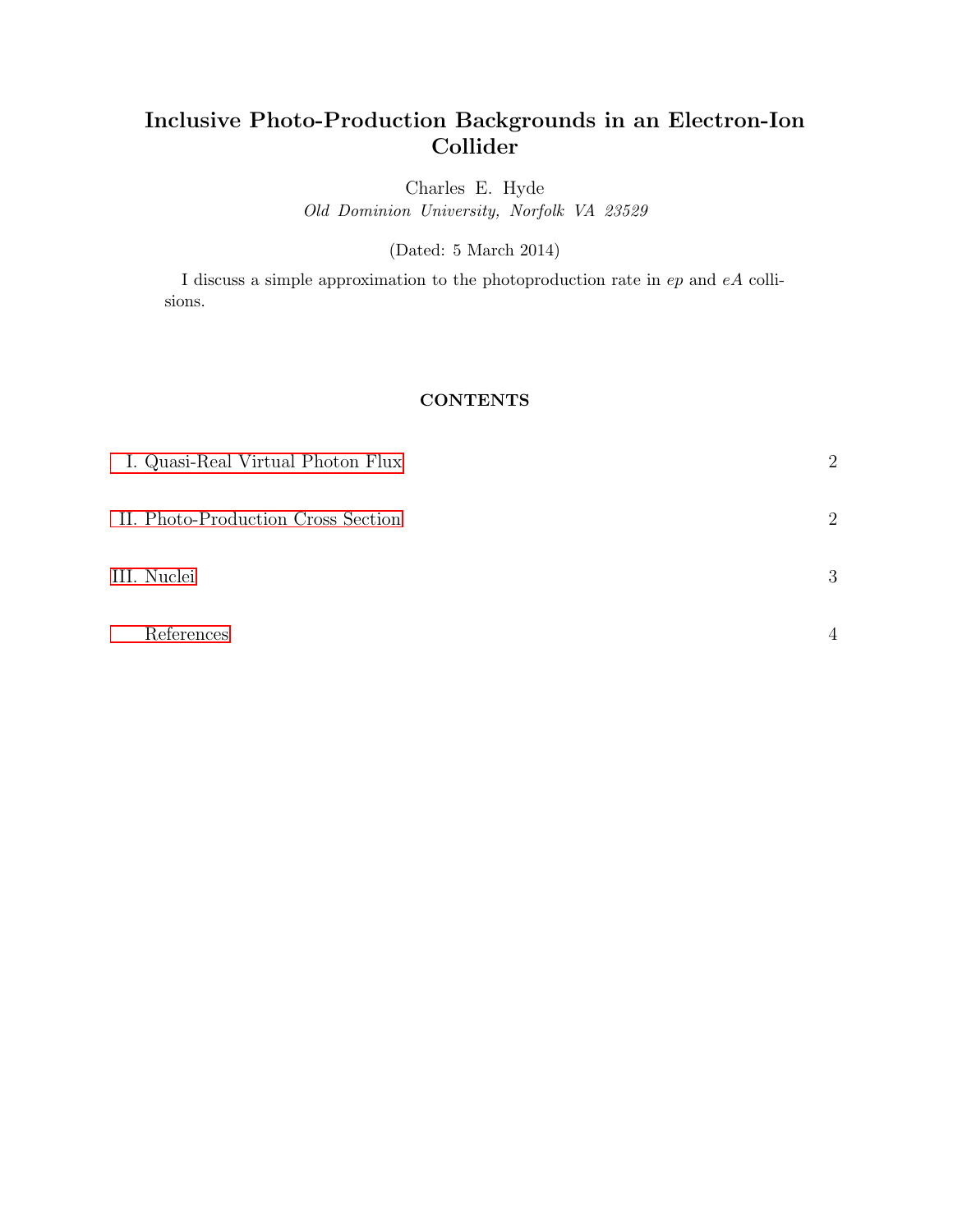## <span id="page-1-0"></span>I. QUASI-REAL VIRTUAL PHOTON FLUX

The electromagnetic field of a high energy electron can be resolved into a virtual photon flux. For a heavy ion, this is usually described in the Weizsäcker Williams approximation. For near 0° electron scattering, the flux can be derived from the ordinary leptonic tensor, while keeping all first order terms in  $m_e^2$ . Roughly speaking, the *virtual* photon flux is [\[1\]](#page-3-1):

$$
\frac{d\phi_{\gamma}}{dk_{\gamma}} \approx \frac{t_V}{k_{\gamma}}, \quad \text{with} \quad t_V \approx 0.02 \tag{1}
$$

The numerical value of  $t_V$  is obtained as a numerical factor times  $\alpha_{\rm OED}$ , and it depends rather slowly on incident electron energy. Using this approximation, the total photo-production rate from quasi-real ep scattering is:

$$
\mathcal{R} = \mathcal{L} \int_{\text{Th}}^{k_e} dk_{\gamma} \frac{t_V}{k_{\gamma}} \sigma(\gamma p \to X) = \mathcal{L} \int_{\text{Th}}^{s_e} ds_{\gamma} \frac{t_V}{s_{\gamma} - M^2} \sigma(s_{\gamma}) \tag{2}
$$

with

$$
s_e = 2k_e (E + P \cos \theta_{\text{Crossing}}) + M^2 \quad \text{and} \quad s_\gamma = 2k_\gamma (E + P \cos \theta_{\text{Crossing}}). \tag{3}
$$

For  $ep$  collisions, the threshold is the pion production threshold. For  $eD$  collisions, the threshold is reduced to the deuteron binding energy. For medium to heavy nuclei, the important low energy contribution will come from the Giant Dipole Resonance (GDR).

### <span id="page-1-1"></span>II. PHOTO-PRODUCTION CROSS SECTION

Above the resonance region, the photo-nucleon cross section  $\sigma_{\gamma} \approx 100 \,\mu b$  [1.](#page-2-1) At high energy, the cross section has a slow rise from the Pomeron intercept. Although the cross section is larger at lower energies, particularly at the  $\Delta$ -resonance. I will use just a constant  $\sigma = 100 \,\mu b$  to get an order-of-magnitude estimate of rates.

For a Luminosity 
$$
\mathcal{L} = 10^{33}/\text{cm}^2/\text{sec} = 10^3/\mu\text{b}/\text{sec}
$$
 in a  $5 \otimes 100(\text{GeV/c})^2$  collider:

$$
\mathcal{R} (10^{33}) = \frac{10^3}{\mu \text{b sec}} (100 \,\mu\text{b}) (0.02) \int_{(M+m_{\pi})^2}^{s_e} \frac{ds_{\gamma}}{s_{\gamma} - M^2}
$$
  
=  $(2 \cdot 10^3/\text{sec}) \ln \left[ \frac{s_e - M^2}{2Mm_{\pi} + m_{\pi}^2} \right] \approx (2 \cdot 10^3/\text{sec}) \ln \left[ \frac{2000}{0.27} \right] \approx 2 \cdot 10^4/\text{sec}$  (4)

This rate does not include beam-gas interactions, but only includes the beam-beam collisions.

Because of the dominance of low energy photons, one can consider that excitations in the resonance region will likely only populate the forward detectors. For example, a pion of perpendicular momentum  $\leq 300MeV/c$  with longitudinal momentum  $(m_{\pi}/M)P = 14$ GeV/c is emitted at an angle of 20 mrad. Increases the threshold to  $s<sub>\gamma</sub> = 4 \text{ GeV}^2$ , the rate in the central detector (including endcaps) can be estimated as

$$
\mathcal{R}_{\text{Central}}\left(10^{33}\right) \approx \frac{2 \cdot 10^3}{\text{sec}} \ln \left[\frac{2000}{4.0 - M^2}\right] \approx 10^4/\text{sec}
$$
 (5)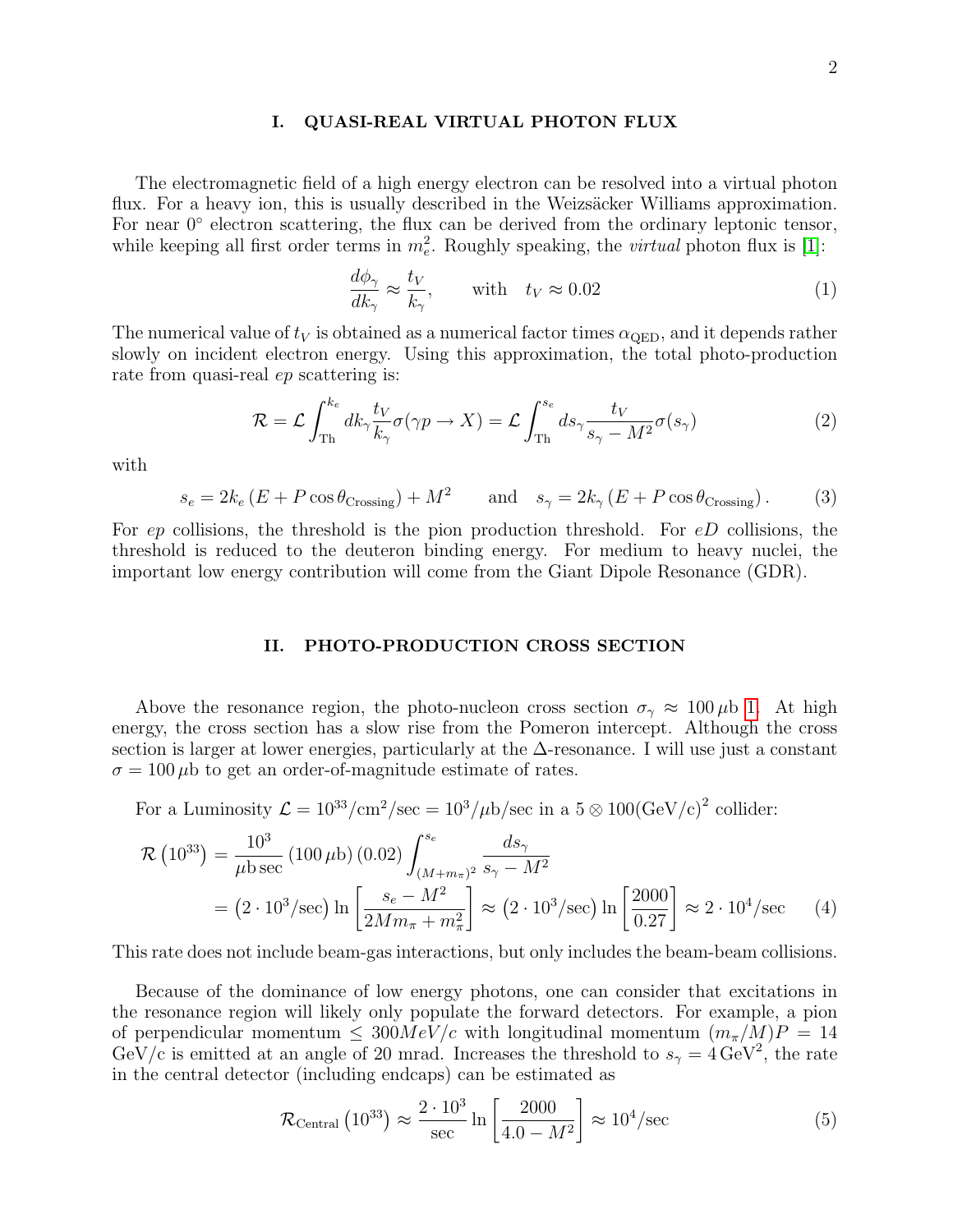

<span id="page-2-1"></span>FIG. 1. Total photo-absorption cross sections on protons, deuterons, and photons, compiled by Particle Data Group [\[2\]](#page-3-2).

### <span id="page-2-0"></span>III. NUCLEI

Low energy photo-absorption on nuclear beams will produce forward neutrons and other light fragments. This will be dominated by the Giant Dipole Resonance. The GDR cross section can be estimated from the Thomas-Reiche-Kuhn sum rule:

$$
\int \sigma d\omega = \frac{2\pi (\hbar c)^2 \alpha_{\text{QED}}}{M_p c^2} \frac{NZ}{A} \approx 60 \frac{NZ}{A} \,\text{GeV} \,\mu\text{b} \tag{6}
$$

A comprehensive survey of photo-absorption cross sections on nuclei and the Giant Dipole Resonance is presented in [\[3\]](#page-3-3). In particular, the energy of the GDR can be approximated as

$$
E_{\rm GDR} \approx (80 \,\text{MeV}) \, A^{-1/3} \tag{7}
$$

We can then estimate the bremsstrahlung weighted integral over the GDR as

$$
\int \frac{d\omega}{\omega} \sigma(\omega) \approx \frac{1}{E_{\text{GDR}}} \int d\omega \sigma \approx \frac{60 \,\text{GeV} \,\mu\text{b}}{0.080 \,\text{GeV}} A^{1/3} \frac{NZ}{A} = (750 \,\mu\text{b}) \frac{NZ}{A^{2/3}} \tag{8}
$$

For the ion luminosity, we assume the total ion current is independent of  $Z$ , therefore the number of ions scales as  $1/Z$ . Furthermore, assume the normalized emittances and  $\beta$ functions are independent of Z and A. Then for ions of total momentum  $ZP_0$ , the rms size of the focus scales as  $A/Z$  and the *per nucleus* Luminosity scales as  $1/A$ . Therefore, relative to an ep luminosity of 10<sup>33</sup>, the low energy  $^ZA(\gamma, n)X$  rate will scale approximately as

$$
\mathcal{R}_A \approx \frac{10^3}{A \,\mu \text{b} \sec}(0.02)(750 \,\mu \text{b}) \frac{NZ}{A^{2/3}} = \frac{1.5 \cdot 10^4}{\sec} \frac{NZ}{A^2} \, A^{1/3} \tag{9}
$$